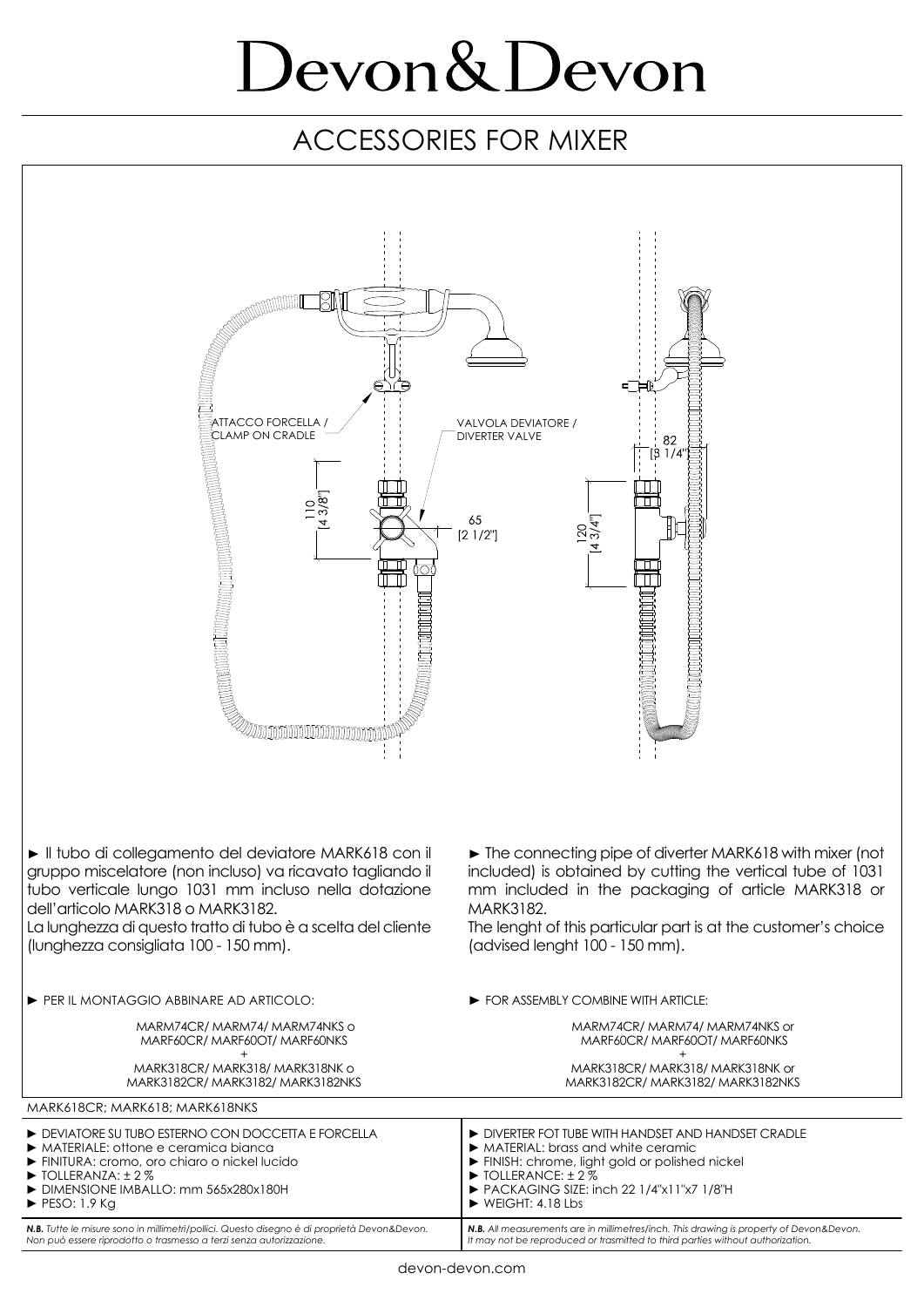# Devon&Devon

#### SHOWER ROSES